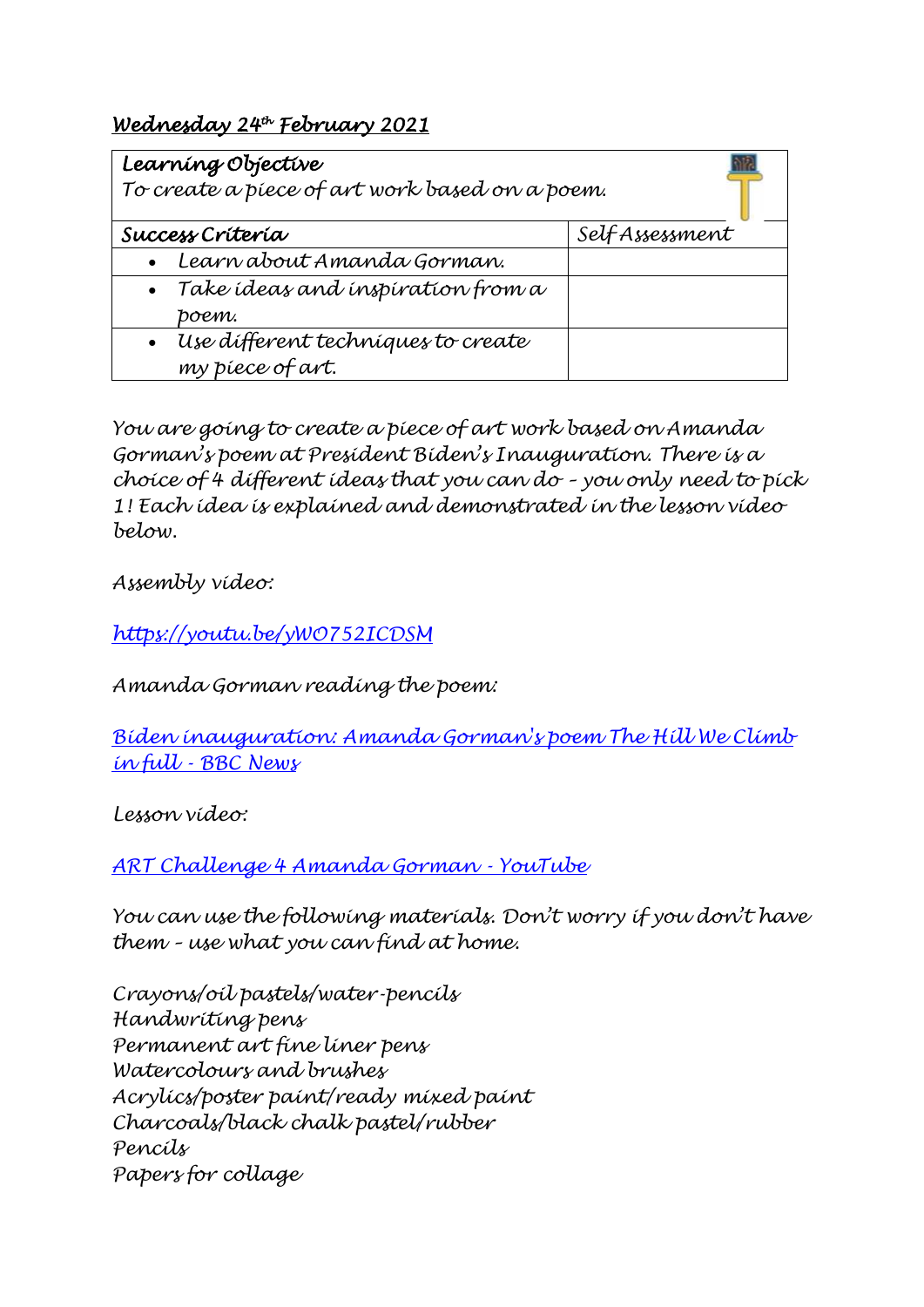### *Idea 1 – Quote:*

*The new dawn balloons as we free it. For there is always light, if only we're brave enough to see it. OR - And yet the dawn is ours before we knew it.*

## *Wax resist and watercolours and/or inks*

- *Choose a sunrise image*
- *Draw the sun low down*
- *Paint in light yellow or bright red and wait to dry*
- *Go over in wax or white wax crayon*
- *Back ground washes beginning with lightest colour*

*E.g. yellow/orange-deep red-dark brown -black Tips – wet page first Big brush strokes across gently and as little as possible to stop paper falling apart.*





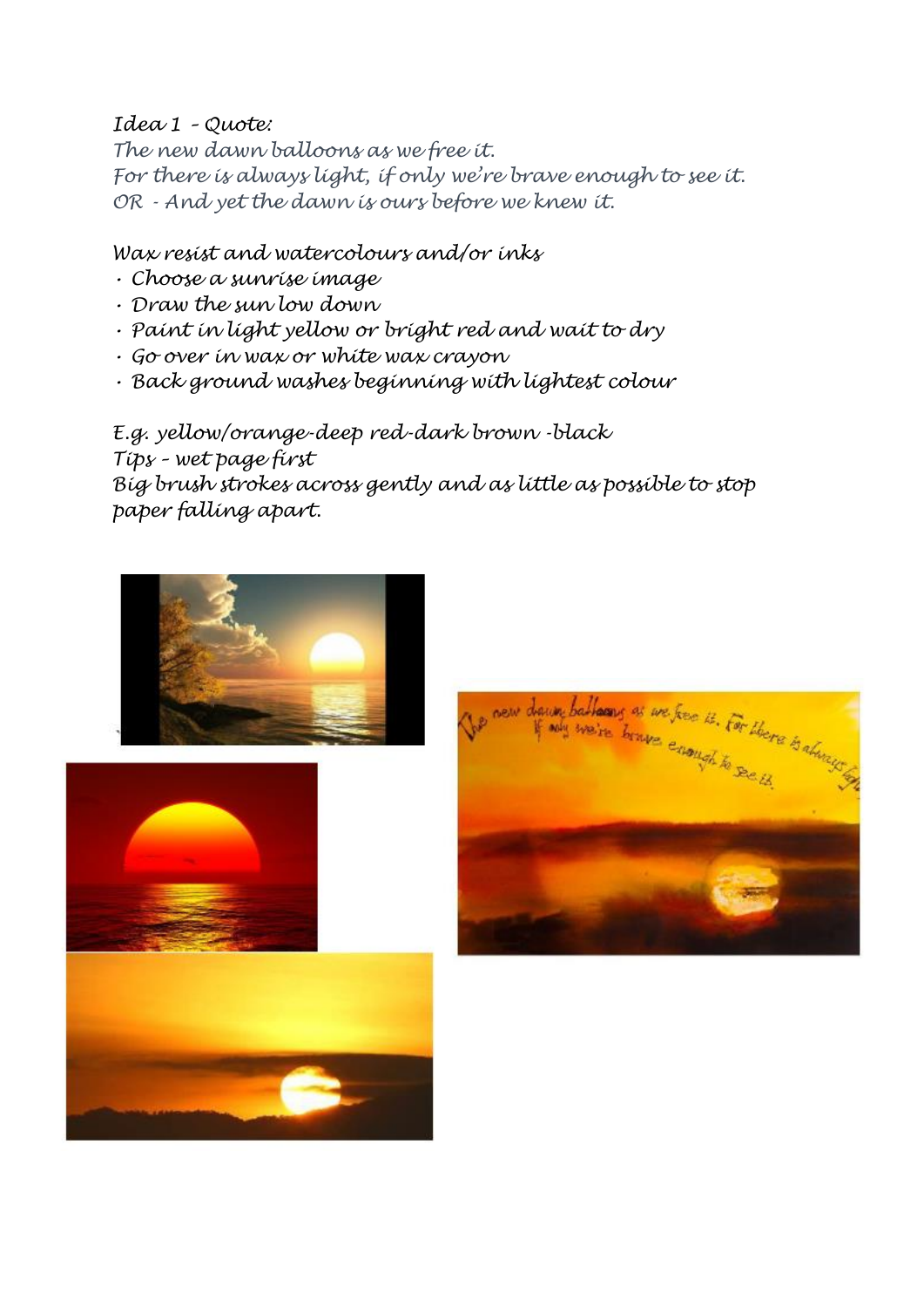*Idea 2 – Quote: That is the promise to glade, the hill we climb, if only we dare.*

*Mixed media – figures against a light background. Choose an image or similar from examples. Find by googling 'silhouette climbers on mountain'. It helps to have on a screen or printed.*

*• Draw/trace climber(s) in pencil and a line to show the slope*

*• Background bright wash for the sky – choose colours in watercolours or inks. – don't worry about brushing over the figures*

*• When dry, paint figures in black acrylic, poster paints. Could use handwriting pen or felt tip or continue with watercolours.*

*• Collage papers for the mountain or hillside for texture. Thin papers down to thick.*

*• Paint in very dark or black acrylic and watercolour/ink.*





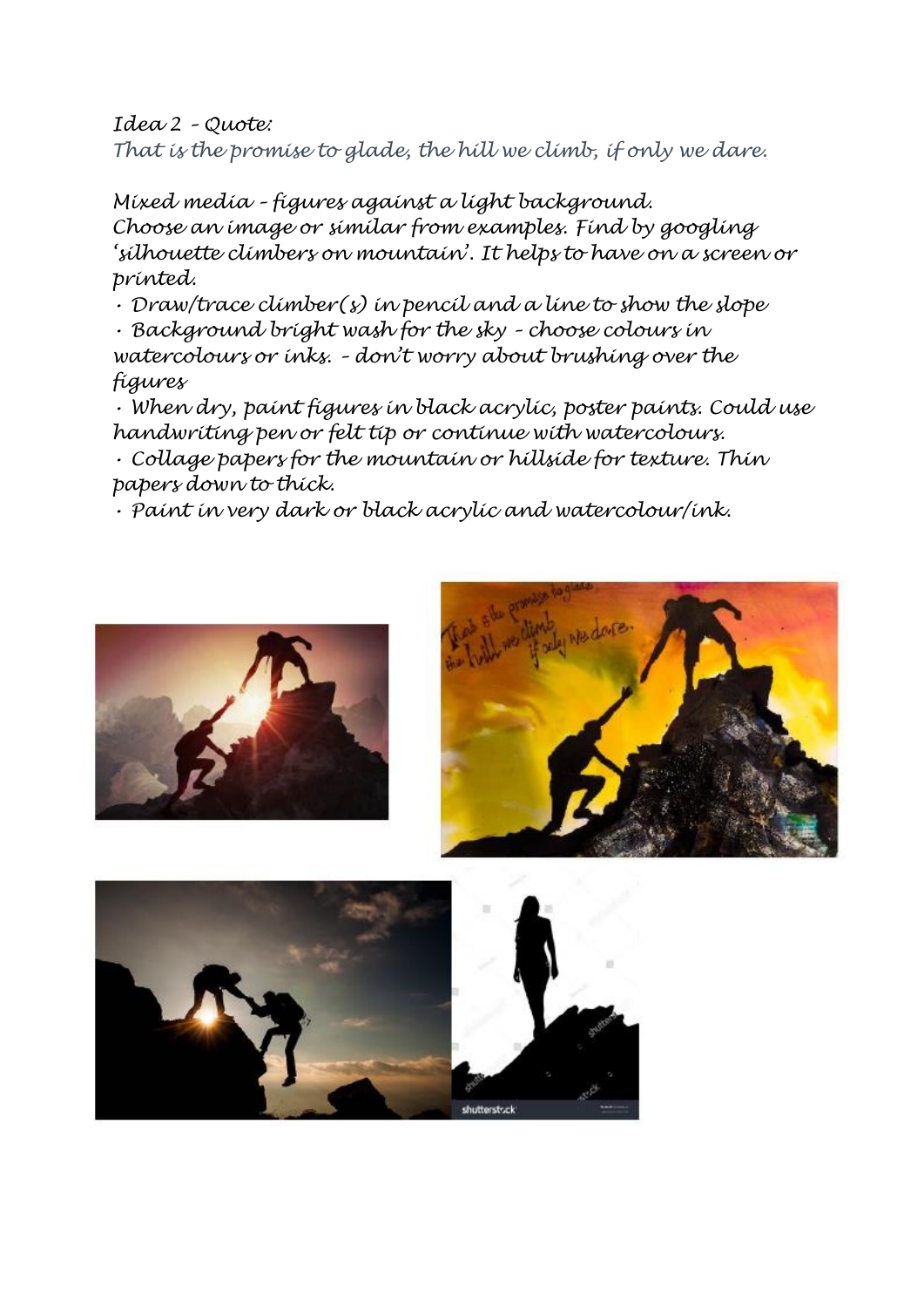### *Idea 3 – Quote:*

*Let the globe, if nothing else, say this is true. That even as we grieved, we grew. That even as we hurt, we hoped. That even as we tired, we tried. That we'll forever be tied together, victorious.*

#### *Collage and paint.*

*• Drawing the globe – find photos or drawings of the Earth (draw round something big and round, keep drawing simple!)*

*• Collage land with papers of different texture. Anything will do* 

*e.g. newspaper, white printer paper, tissue etc.*

*• Good if you could paint the sea in a white acrylic paint or ready mixed/poster paint*

*• When dry paint everywhere in blue ink or watercolour*

*• Paint land only in yellow – should turn green.*

*• Paint background last dark blue or black wash light enough to write quotes around the globe.*